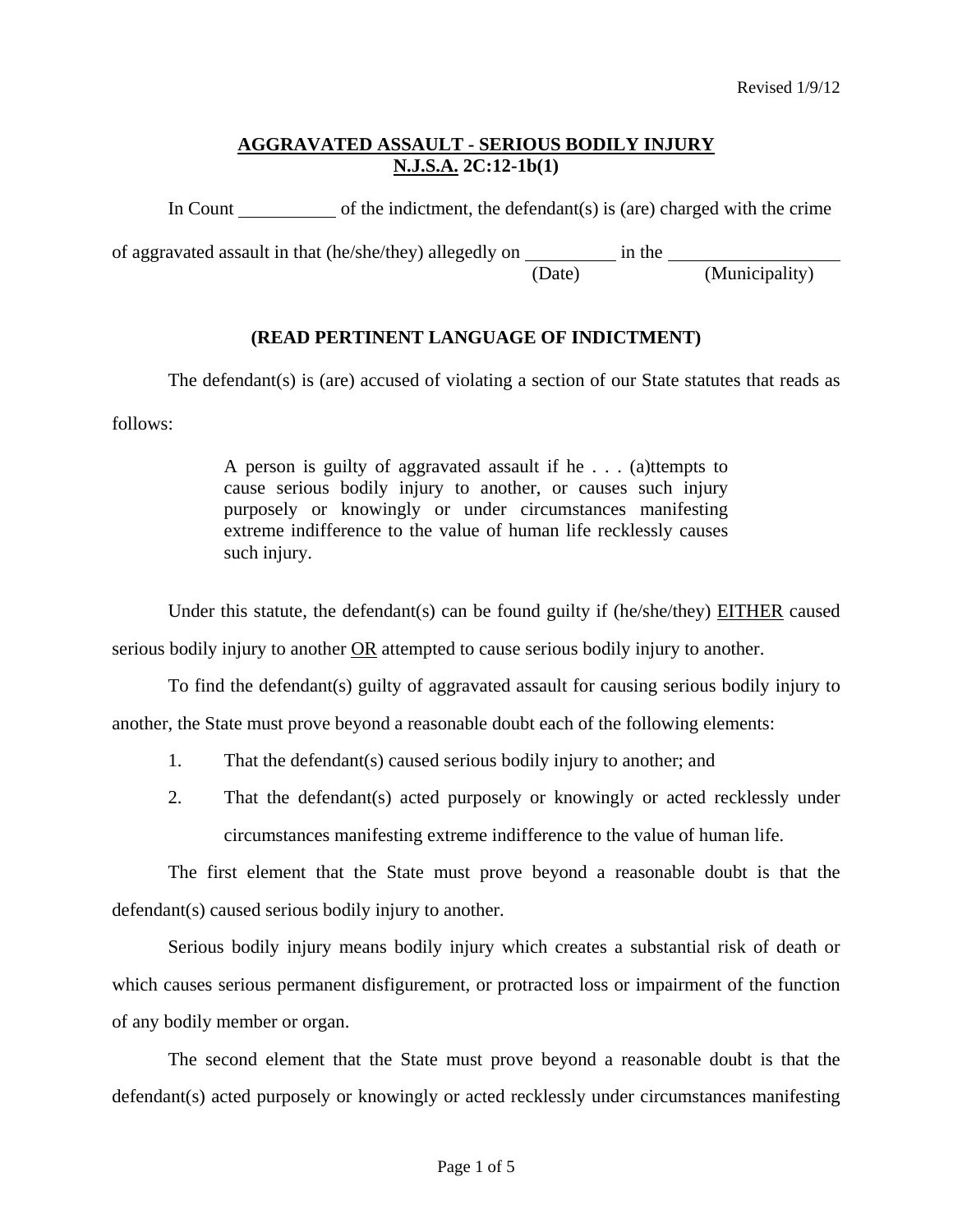$\overline{a}$ 

extreme indifference to the value of human life.

 A person acts purposely with respect to the result of his/her conduct if it is his/her conscious object to cause such a result. A person acts purposely if he/she acts with design, with a specific intent, with a particular object or purpose, or if he/she means to do what he/she does (e.g., "I did it on purpose").

 A person acts knowingly with respect to the result of his/her conduct if he/she is aware that it is practically certain that his/her conduct will cause such a result.

 A person acts recklessly with respect to the result of his/her conduct if he/she consciously disregards a substantial and unjustifiable risk that the result will occur from his/her conduct. The risk must be of such a nature and degree that, considering the nature and purpose of the actor's conduct and the circumstances known to the actor, its disregard involves a gross deviation from the standard of conduct that a reasonable person would observe in the actor's situation. One is said to act recklessly if one acts with recklessness, with scorn for the consequences, heedlessly, fool-hardily.

 The phrase "under circumstances manifesting extreme indifference to the value of human life" does not focus on the state of mind of the actor, but rather on the circumstances under which you find that he/she acted. If, in light of all the evidence, you find that the conduct of the defendant(s) resulted in a probability as opposed to a mere possibility of serious bodily injury, then you may find that (he/she/they) acted under circumstances manifesting extreme indifference to the value of human life.<sup>[1](#page-0-0)</sup>

<span id="page-1-0"></span><sup>1</sup> In State v. Curtis, 195 N.J. Super. 354, 364-65 (App. Div. 1984), certif. den., 99 N.J. 212 (1984), the Court found, in the context of aggravated manslaughter, that the difference between recklessness under circumstances manifesting extreme indifference to human life and mere recklessness is the difference between the probability as opposed to the possibility that a certain result will occur. The Supreme Court endorsed Curtis in State v. Breakiron, 108 N.J. 591, 605 (1987). The case law has applied the Curtis probability standard to the aggravated-assault statute. State v. Scher, 278 N.J. Super. 249, 272 (App. Div. 1994), certif. den., 140 N.J. 276 (1995); State v. Oriole, 243 N.J. Super. 688, 693 (Law Div. 1990). Please note that in the aggravated-assault statute the Legislature has used the term "extreme indifference to the value of human life" while the aggravated-manslaughter statute speaks in terms of "extreme indifference to human life." Therefore, the indifference referred to in the aggravated-assault statute would appear not to relate to whether the victim lives or dies but rather to the value of the victim's life.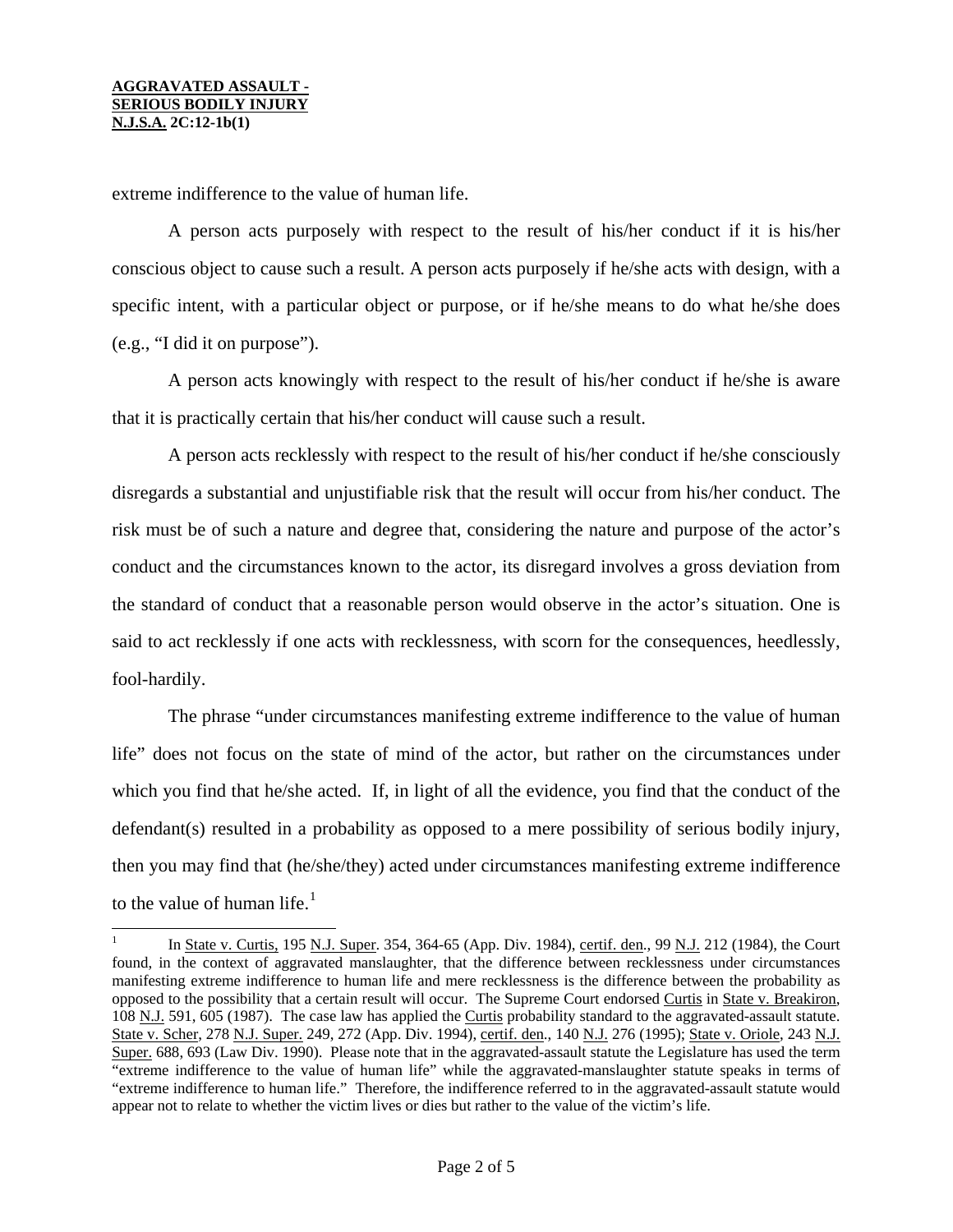In determining whether the defendant(s) acted purposely or knowingly or acted recklessly under circumstances manifesting extreme indifference to the value of human life, you may consider the nature of the act(s) itself(themselves) and the severity of the resulting injury (injuries).

**(NOTE:** When the actual victim is one other than the intended victim, the jury should be instructed that it is immaterial that the actual victim was not the intended victim).

 If you find that the State has proved each element beyond a reasonable doubt, then you must find the defendant(s) guilty. All jurors do not have to agree unanimously concerning which form of serious bodily injury aggravated assault is present so long as all believe that it was one form of serious bodily injury or the other. However, for a defendant to be guilty of serious bodily injury aggravated assault, all jurors must agree that the defendant either knowingly or purposely or recklessly under circumstances manifesting extreme indifference to the value of human life caused serious bodily injury to **(insert victim's name)**.

 If you find that the State has failed to prove any element beyond a reasonable doubt, then you must find the defendant(s) not guilty of the charge of aggravated assault in that (he/she/they) caused serious bodily injury to another.

 As I previously instructed you, the defendant(s) can be found guilty if (he/she/they) EITHER caused serious bodily injury to another OR attempted to cause serious bodily injury to another.

 To find the defendant(s) guilty of attempting to cause serious bodily injury to another, the State must prove beyond a reasonable doubt that the defendant(s) purposely<sup>[2](#page-1-0)</sup> attempted to cause serious bodily injury to another. If you find beyond a reasonable doubt that the defendant(s) attempted to cause serious bodily injury, it does not matter whether such injury actually resulted.

<span id="page-2-0"></span> $\frac{1}{2}$  When a person actually causes serious bodily injury, it does not matter whether his mental state is purposeful, knowing or reckless (under circumstances manifesting extreme indifference to the value of human life). When, however, the person attempts to cause, but does not cause, serious bodily injury, he must act purposefully. Cf. State v. McAllister, 211 N.J. Super. 355, 362 (App. Div. 1986).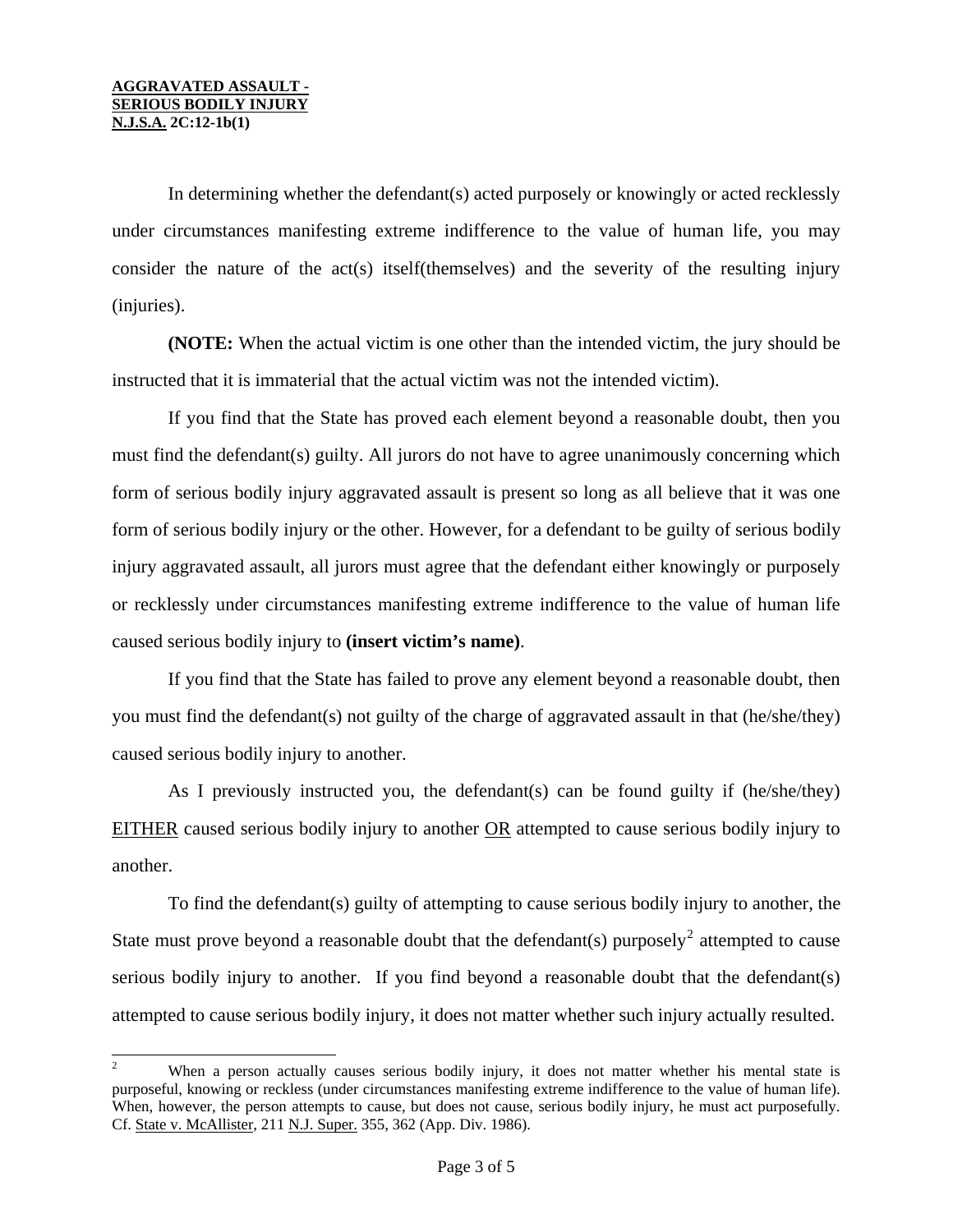$\overline{a}$ 

The law provides that a person is guilty of attempt if, acting purposefully, he/she:

#### **(select appropriate section)**

 1. Engaged in conduct that would constitute the offense if the attendant circumstances were as a reasonable person would believe them to be;

#### **(or)**

 2. Did (or omitted to do) anything with the purpose of causing serious bodily injury to another without further conduct on his/her part. This means that the defendant(s) did something designed to cause serious bodily injury without having to take any further action.

### **(or)**

 3. Did (or omitted to do) anything that, under the circumstances as a reasonable person would believe them to be, was an act (or omission) constituting as substantial step in a course of conduct planned to culminate in his/her commission of the crime. The step taken must be one that is strongly corroborative of the defendant's criminal purpose. The accused must be shown to have had a firmness of criminal purpose in light of the step(s) he/she had already taken. These preparatory steps must be substantial and not just very remote preparatory acts.<sup>[3](#page-2-0)</sup>

 Serious bodily injury means bodily injury which creates a substantial risk of death or which causes serious permanent disfigurement, or protracted loss or impairment of the function of any bodily member or organ.

<span id="page-3-0"></span> A person acts purposely with respect to the result of his/her conduct if it is his/her conscious object to cause such a result. A person acts purposely if he/she acts with design, with a specific intent, with a particular object or purpose, or if he/she means to do what he/she does (e.g., "I did it on purpose").

If you find that the State has proved beyond a reasonable doubt that the defendant(s)

<sup>3</sup> State v. Fornino, 223 N.J. 531, 538 (App. Div. 1988), certif, den., 111 N.J. 570 (1988); cert. den., 488 U.S. 859, 109 S.Ct. 152, 102 L.Ed. 2d 123 (1988).